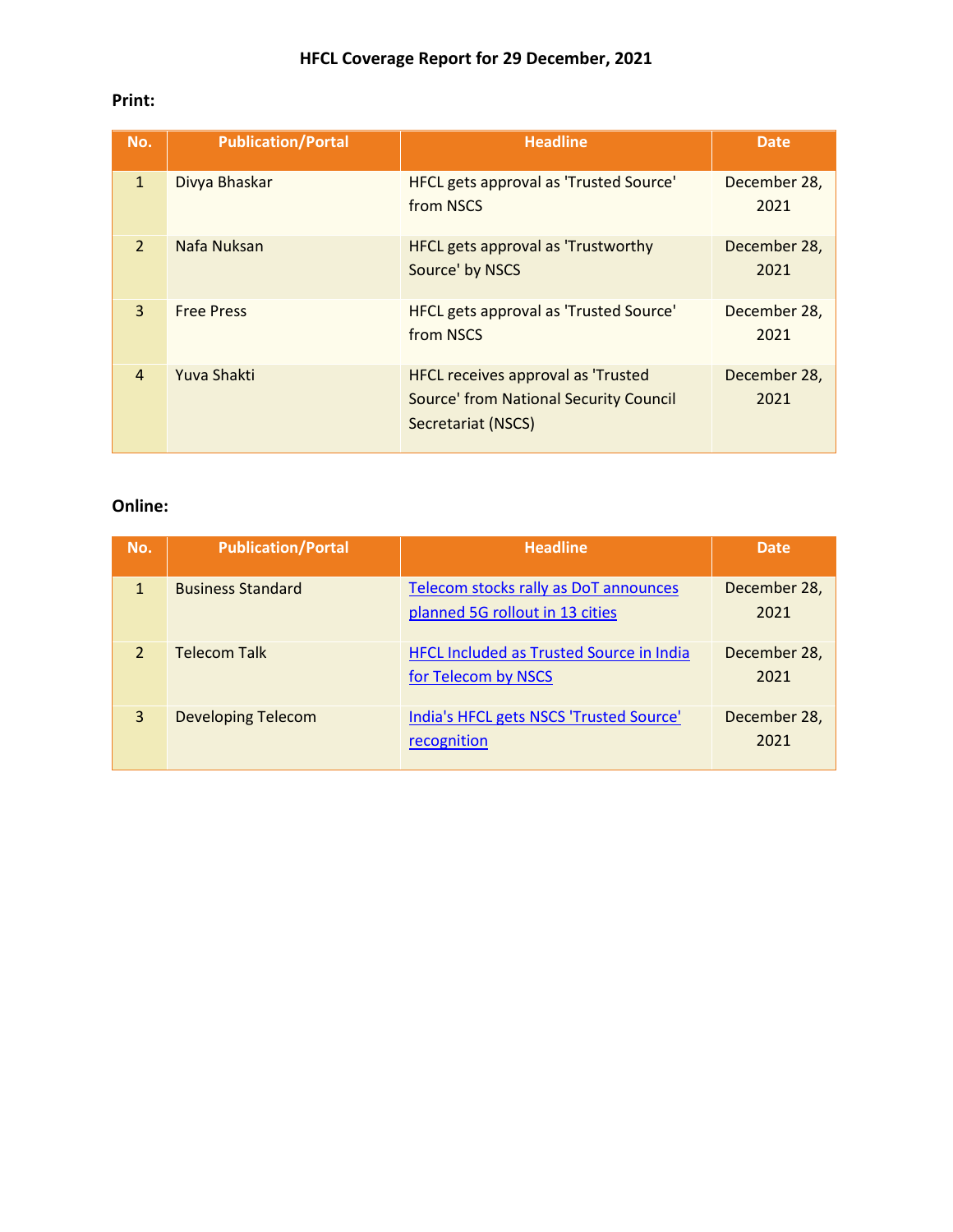Date : December 28, 2021 Page: 11

**HFCL 3.7 2SI BISOCAI** HFCLને નેશનલ સિક્યુરિટી કાઉન્સિલ સેક્રેટરીએટ (NSCS) તરફથી ટ્રસ્ટેડ સોર્સ તરીકે માન્યતા મળી હોવાના અહેવાલો પાછળ આજે શેરમાં ચાર ટકાનો ઇન્ટ્રા-ડે ઉછાળો નોંધાયો હતો અને છેલ્લે 3.64 ટકાના ઉછાળા સાથે રૂ. 79.80ની સપાટીએ બંધ રહ્યો હતો. આ સર્ટિફિકેટ સાથે કંપની તમામ ભારતીય ટેલિકોમ સર્વિસ પ્રોવાઇડર્સ માટે ટ્રસ્ટેડ સોર્સ બની છે.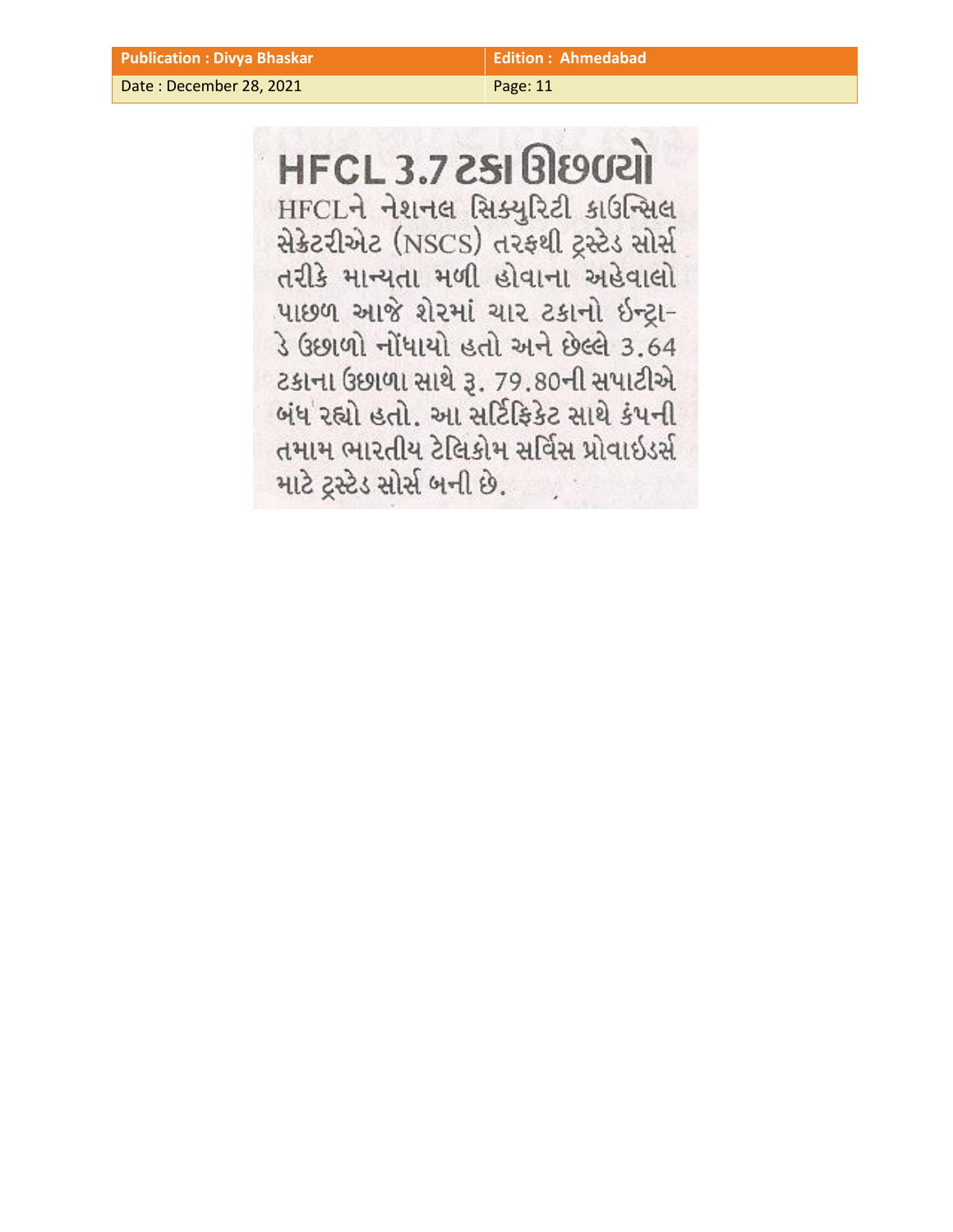Date : December 28, 2021 Page: 5

## एचएफसीएल को एनएससीएस से 'भरोसेमंद स्रोत' के रूप में मंजूरी मिली

Himachal Futuristic Communications Ltd.

नयी दिल्ली/एजेंसी। एचएफसीएल लिमिटेड ने कहा कि उसे राष्ट्रीय सुरक्षा परिषद सचिवालय (एनएससीएस) से 'भरोसेमंद स्रोत' के रूप में मंजूरी मिली है। इस मंजूरी के साथ एचएफसीएल सभी भारतीय दूरसंचार सेवा प्रदाताओं (टीएसपी) के लिए 'भरोसेमंद स्रोत' बन गई है, जिससे वे अपने सक्रिय नेटवर्क उत्पादों और बुनियादी ढांचे की खरीद कर सकते हैं। एचएफसीएल के प्रवर्तक और प्रबंध निदेशक महेंद्र नाहटा ने कहा, "हमें एनएससीएस से भरोसेमंद स्रोत के रूप में मंजूरी मिलने की खुशी है और हम अपने उत्पादों और सेवाओं की विस्तृत श्रृंखला के साथ अपने टीएसपी भागीदारों की सेवा जारी रखने के लिए पूरी तरह से प्रतिबद्ध हैं।" उन्होंने कहा कि इस उपलब्धि से दूरसंचार क्षेत्र में एचएफसीएल की स्थिति मजबूत होगी और वृद्धि के अवसर बढ़ेंगे।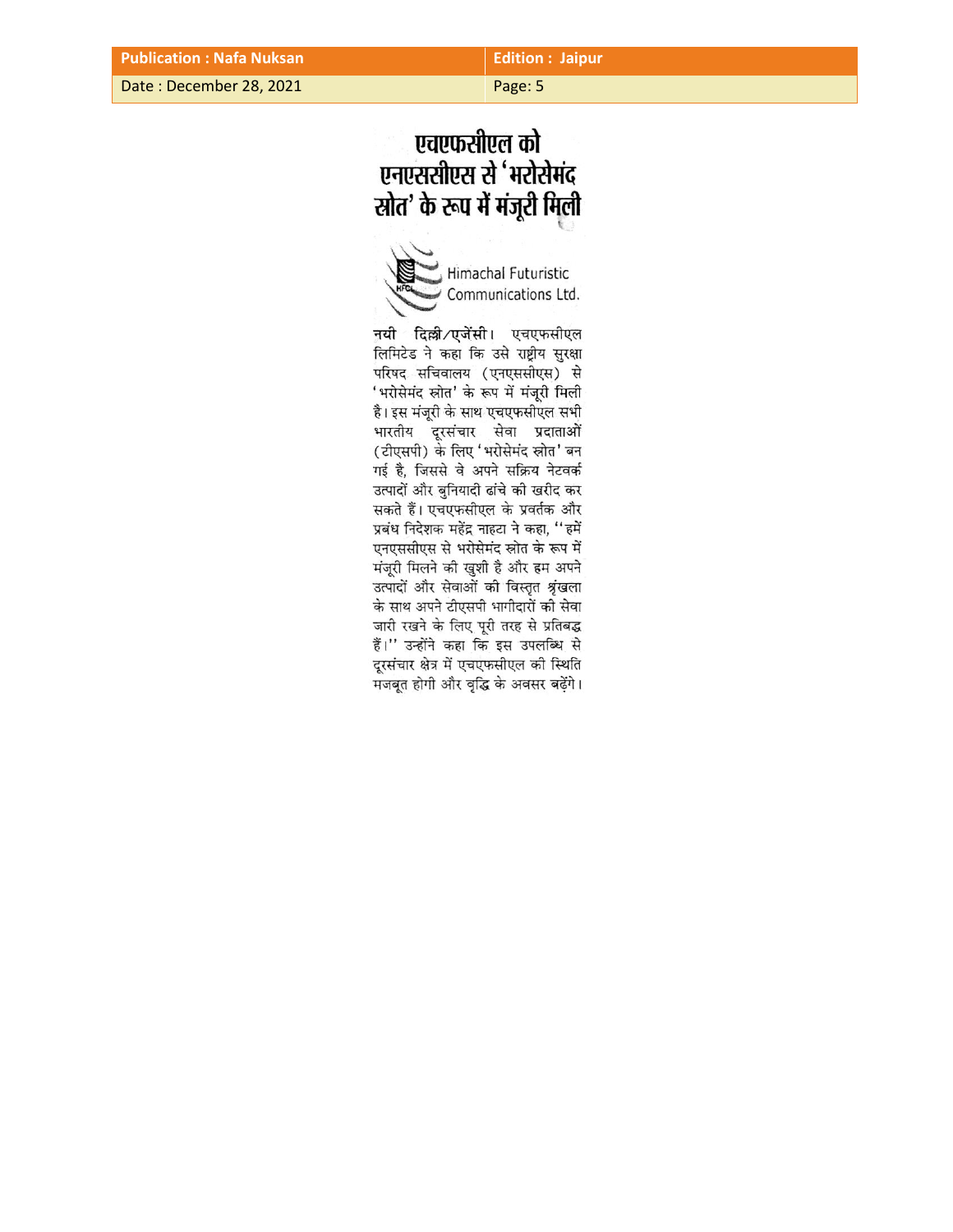Date : December 28, 2021 **Page: 14** 

# **HFCL** gets approval as 'Trusted Source' from NSCS

HFCL said it has received approval as a 'Trusted Source' from National Security Council Secretariat (NSCS). With this nod, HFCL has become the 'Trusted Source' for all Indian telecom service providers (TSPs) for sourcing their active network products and infrastructure, and is among few companies to have received the 'trusted sources' approval in the country.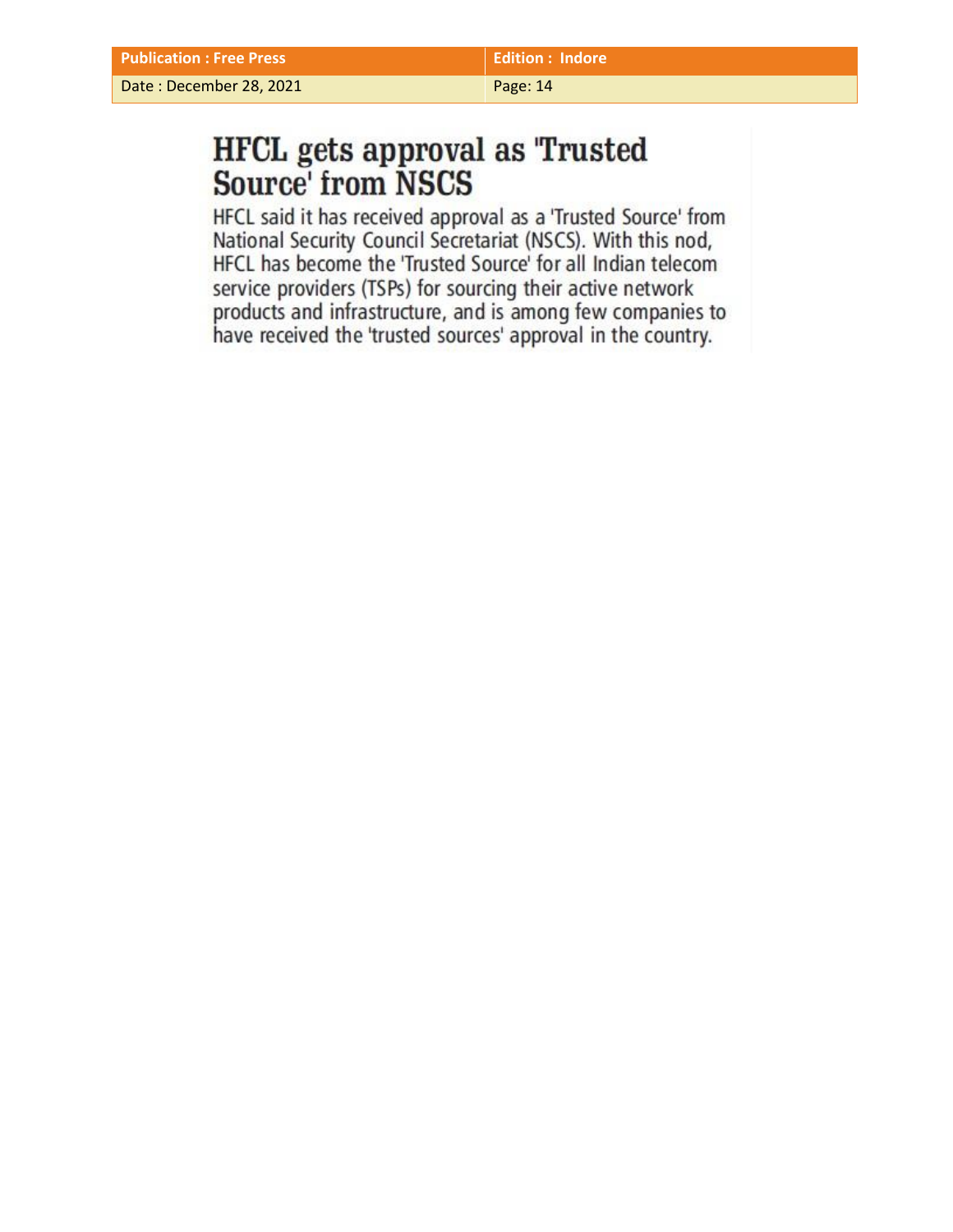Date : December 28, 2021 **Page: 6** Page: 6

# एचएफसीएल को एनएससीएस से भरोसेमंद स्रोत के रूप में मंजूरी मिली

नयी दिल्लीः एचएफसीएल लिमिटेड ने सोमवार को कहा कि उसे राष्ट्रीय सुरक्षा परिषद सचिवालय (एनएससीएस) से भरोसेमंद स्रोत के रूप में मंजूरी मिली है. इस मंजूरी के साथ एचएफसीएल सभी भारतीय दरसंचार सेवा प्रदाताओं (टीएसपी) के लिए भरोसेमंद स्रोत बन गई है, जिससे वे अपने सक्रिय नेटवर्क उत्पादों और बुनियादी ढांचे की खरीद कर सकते हैं. एचएफसीएल के प्रवर्तक और प्रबंध निदेशक महेंद्र नाहटा ने कहा, हमें एनएससीएस से भरोसेमंद स्रोत के रूप में मंजूरी मिलने की खुशी है और हम अपने उत्पादों और सेवाओं की विस्तृत श्रृंखला के साथ अपने टीएसपी भागीदारों की सेवा जारी रखने के लिए पूरी तरह से प्रतिबद्ध हैं. उन्होंने कहा कि इस उपलब्धि से दरसंचार क्षेत्र में एचएफसीएल की स्थिति मजबूत होगी और वृद्धि के अवसर बढ़ेंगे.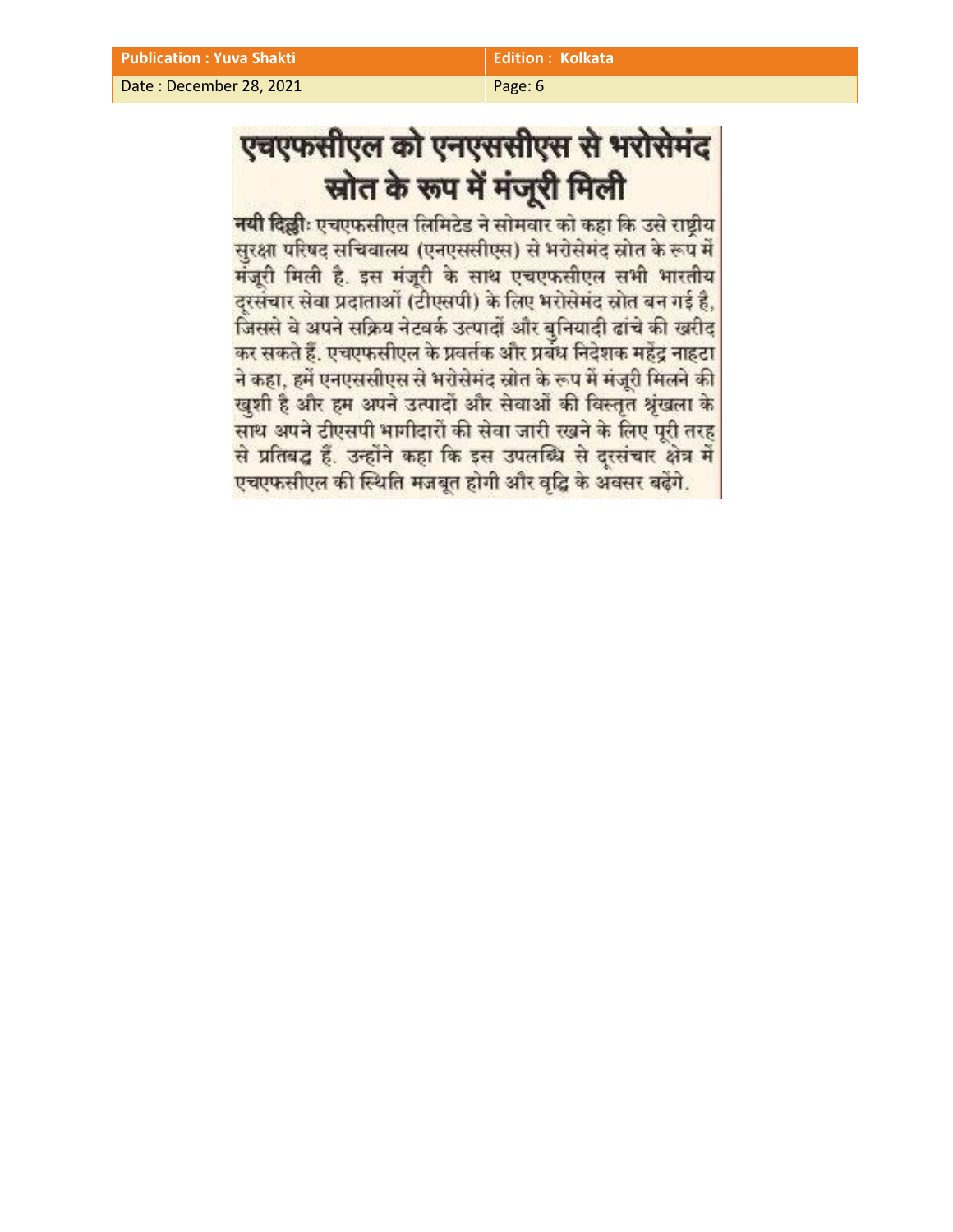**Headline : HFCL Included as Trusted Source in India for Telecom by NSCS**

**Domain : Telecom Talk**

Date : December 28, 2021 **Journalist: Tanay Singh Thakur** 

### **<https://telecomtalk.info/hfcl-included-as-trusted-source-in-india/487872/>**

**A NEWS VOICE & DATA BROADBAND DTH & CABLE MOBILE & TABLETS REVIEWS** TELECOMTALK

## HFCL Included as Trusted Source in India for **Telecom by NSCS**

#### Reported By TANAY SINGH THAKUR DECEMBER 28TH, 2021 AT 01:50 PM

Securing a nod from NSCS will cement HFCL's position in the Indian Telecom market and amplify the growth opportunities for the company. HFCL recently forayed into the development of 5G transport and radio products based on Open RAN standards which is expected to be the basic standard for future telecom stacks.

#### **HIGHLIGHTS**

- $\Box$  Securing a nod from NSCS will cement HFCL's position in the Indian Telecom market and amplify the growth opportunities for the company.
- For the unaware, NSCS is the designated body that will approve all the gear and equipment that will be included in the future networks of the telecom operators in India
- . HFCL recently forayed nto the develop 5G transport and radio products based on Open RAN standards which is expected to be the basic standard for future telecom stacks.

FOLLOW US

**58K** 

52.6K

 $926$ 

Facebook

**D** Telegram

Twitter

Subscribers 109000



HFCL Limited has confirmed that it has received the nad from the National Security Council Secretariat (NSCS) to supply telecom equipment and products to the telcos in India as a trusted source. HFCL is one of the few companies that has been able to secure a nod from the NSCS for supplying telecom equipment in India.

Mahendra Nahata, HFCL Promoter and Managing Director, said the company is delighted to receive approval from NSCS and be recognised as a trusted source. The company is fully committed to serving the telecom service providers (TSP) with its wide range of services and products, added Nahata.

NSCS Nod to Cement HFCL's Position in Indian **Telecom Market**